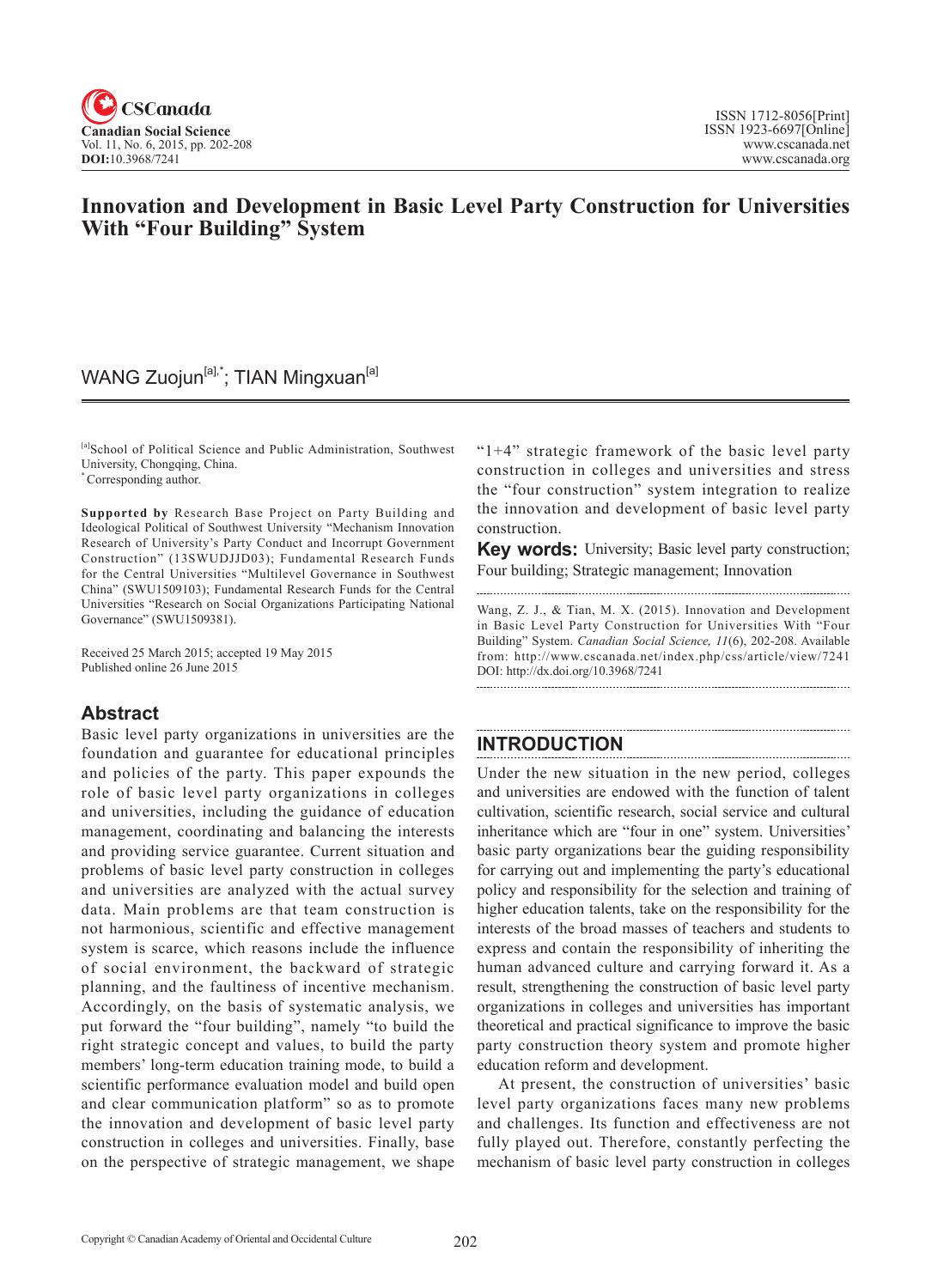and universities and opening up new means and patterns become a problem to be solved.

# **1. THE ROLE OF UNIVERSITIES' BASIC LEVEL PARTY ORGANIZATIONS IN CHINA**

Colleges and universities as the source of knowledge innovation, the cradle of human resources development and the stage of talents gathering, shoulder the important responsibility of cultivating and bringing up the socialist builders, and the effect of duty to realize lies in the role of colleges' basic level party organizations.

Firstly, providing functions for guidance and education management. Inner-party education management of basic level party organizations is an important approach to keep the advancement and the purity of the construction of the party organizations, the effective way of strong development of the party, the experience and the inevitable choice of the party in governing and rejuvenating the country. There are two tasks of the management on party member education included in the eight basic tasks of the basic level party organizations. More importantly, the party branch is the most basic activity units of colleges' basic level party organizations and is an important part and work foundation of the party committee working.

Secondly, coordinating and balancing the interests. Basic level party organizations in colleges and universities are an important bridge and link between the party ties with the masses, the window that the masses know the party and the important channel that the party understands people's wishes and listen to the voice. Basic level party organizations ensure, through a series of concrete measures, that different stakeholders express their demands, coordinate the interests of all parties and achieve the balanced interests of all parties. With the deepening of the reform of higher education system, the interests of different stakeholders demand increasingly diverse. Only by coordinating the relationship between the interests of all aspects and protecting the rights and interests of stakeholders and rallying forces from various aspects to build a harmonious and stable environment for development can basic level party organizations promote the development of college education and realize the goal of talent cultivation. In general, colleges' basic level party organizations make the democratic rights, development rights and learning rights of staff and students of getting overall consideration and practical guarantee. Through the execution and propaganda of the policy to eliminate divergence between party members and non-party people, between the teachers and students, teachers and management team and promote the harmonious development of the campus.

Lastly, providing service guarantee. Service guarantee role of colleges' basic level party organizations, on the one hand, is the fundamental purpose and the requirement of the essential attribute and is a vivid embodiment of the basic idea of "working for the public and assuming power for the people" in the basic level party building practice. On the other hand, it is an important approach to give play to the role of the party's leadership, and also an important theoretical basis of the mass line. Only when basic level party organizations undertake service guarantee responsibilities and achieve good achievement, good maintenance and development of the people's interests as a starting point and end-result of all the work can they enhance the cohesion and combat effectiveness, provide strong organization guarantee for the development of colleges and universities. Service guarantee function of base-organization for Communist Party mainly embodies in the higher party organization servicing for the lower party organizations, party organizations at the basic level for party members, party members for the masses, party organizations at the basic level of the society.

## **2. CURRENT SITUATION OF BASIC LEVEL PARTY CONSTRUCTION IN UNIVERSITIES**

In recent years, under the highly-valued and the correct leadership of party organizations at all levels, through the university basic-level party organization and party affair workers positive efforts to explore, strengthen and improve the basic level party construction work in colleges and universities, make it present a good development momentum, and has achieved obvious results.

First is to regularly organize and carry out the advanced education activities of party members and the activities of basic level party organization construction so as to maintain the purity of basic level party organizations and party members and to improve the comprehensive quality of party members. Second is to improve the level of service for the teachers and students. Party organizations at the basic level, by setting up the suggestion box, in-depth discussion between teachers and students and other forms, timely understand and solve practical difficulties and contradictions between teachers and students. According to the survey, the masses satisfaction from party members' work in 2012 increases by 3% compared with 2007. Third is to enrich life of the party branch and improve the party members' enthusiasm for activities. Activities of excelling in the performances and basic level organizations construction activities are seen as an opportunity to carry out the rich academic, community service, patriotism base study and other activities.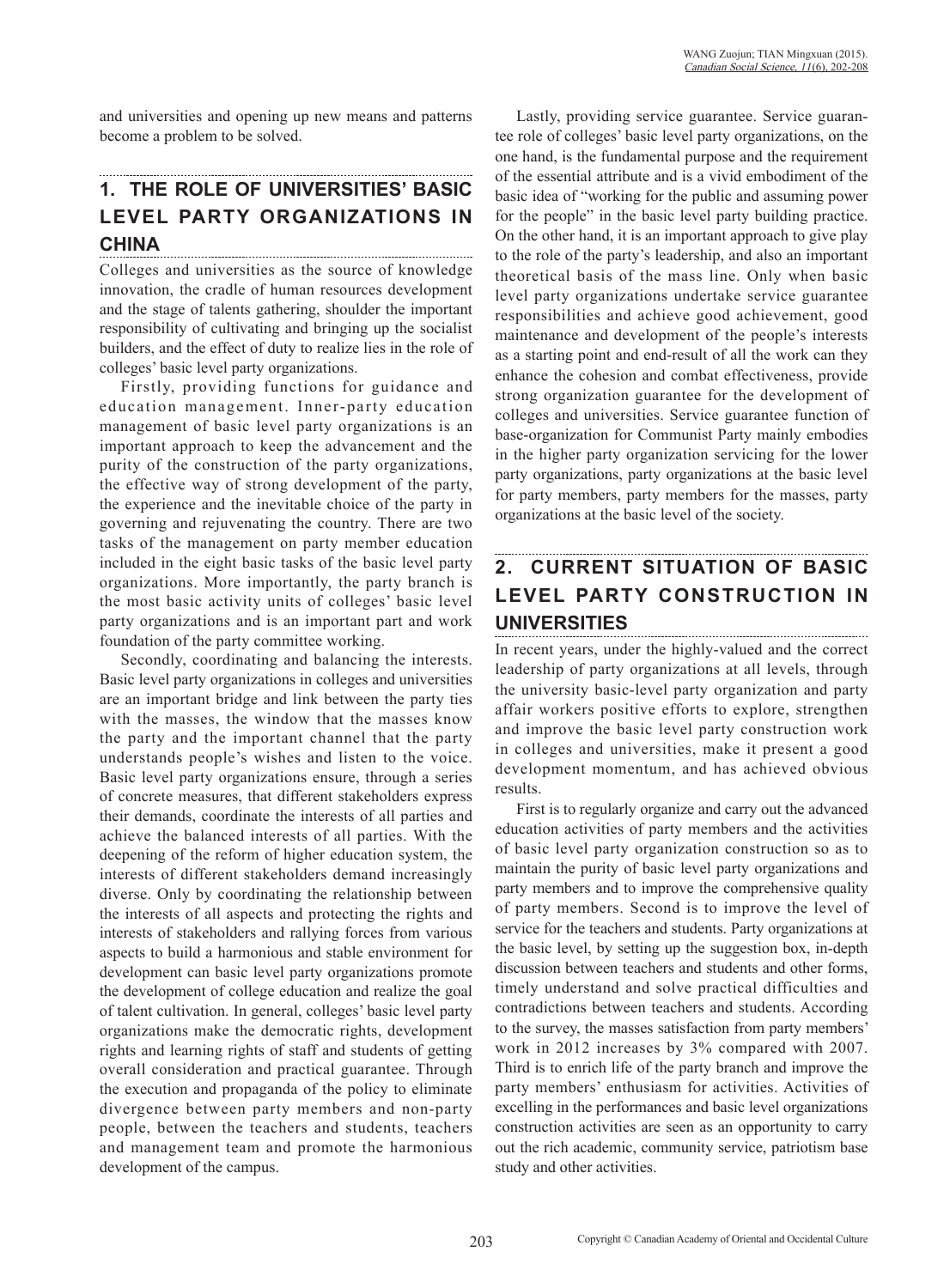### **3. PROBLEMS EXISTING OF BASIC LEVEL PARTY CONSTRUCTUION IN UNIVERSITIES**

When understanding the achievements of basic level party construction in colleges and universities, we should clearly realize that the basic level party construction in colleges and universities still has some problems that are not ignored.

Firstly, the ideal faith of party members in colleges' basic level party organizations tends to fade. The ideal faith evaluation survey on university party members found that the idea and faith of members are not very high. So, we can see the member's ideals and beliefs in colleges' basic level party organizations becoming fade. Party's utilitarian motivations have certain universality in colleges and universities. Many members who hold utilitarian purposes for their own later employment, promotion and development join the party. Life value and evaluation standards tend to be more practical and utilitarian. Life goals and values experience tend to be sentimental.

Secondly, the team construction of colleges' basic level party organizations is not harmonious. The scale of higher education expanded rapidly in recent years. Some colleges and universities, after the enrollment expansion, raise funds through various channels. Although the amount of investment increases, it is not to keep pace with the growth of the students enrollment, which causes relative lag of educational condition, the tightening of teaching, scientific research and its supporting facilities. Due to years of enrollment expansion of colleges and universities, which leads to the university student party construction work soaring, the proportion of college student party members exceeding 10%, whereas the education management personnel engaged in the work of basic level party organizations doesn't get the corresponding increase, accounting for only about 0.3% of the total number of students. The staff's work burden engaged in education management of the party organizations at the basic level is heavy and the pressure is big, which is the fact that does not dispute. In this situation, it's hard to kill two birds with one stone to complete own work and do party construction work of the party organization, which affects the work quality and efficiency of basic-level party organizations.

Thirdly, basic level party organizations in colleges and universities lack a scientific and effective management system. At present, the management system of colleges' basic level party organizations is not perfect and specific targeted system standards are not sufficiency. Binding force is not strong and the responsibility implement, evaluation, management and supervision on various aspects remain to be intensified. They regard the party organizational life as a routine, passively deal with and lack regular training to party members. Some organizations' work is empty and lack appeal. Party organizations don't inquire into the cause that party members for personal reasons do not participate in organizations' work. For party members of outstanding performance, the scale of the party organization general processing is more relaxed and strict rigid measures are lacking when there are some problems obsessed with self-interest. Basic-level party organizations for party members in thinking, learning and living problems and bad tendencies do not research thoroughly and do not criticize harshly on education and lack the punishment of party members' violations of the law and discipline so that the warning role is not obvious. Either to be lax management and relaxed requirements for party members or to follow their own inclination and to be regardless of their account for 31.7% and 22.6% respectively.

#### **4. PROBLEMS CAUSES ANALYSIS OF BASIC PARTY CONSTRUCTUION IN UNIVERSITIES**

Reasons for causing these problems on basic level party construction in colleges and universities are various, but mainly embodied in the following aspects:

First of all, it is influenced by the social environment. With China's reform and opening up, the establishment of the socialist market economy, access to the world trade organization, economic globalization, information networking tide and mutual crisscross and agitation of various trends, interest relations, social life style and value concept emerge as development trends of diversification and differentiation. Parts of the party member's ideological confusion and chaos and psychological imbalance make difficulty added to the dominant ideology education. Universities as a community of community life, inevitably, are affected. Great importance attached to material pursuit makes some party members relative neglect the spiritual pursuit. It is likely to give up faith and be practical if it is reflected on the choice of motivation to join the party.

Second, the strategic planning is obtuse. Party committees of university lack enough understanding to the strategic significance and importance of basic level party organizations and the overall work plan and work target are unclear. Some party organizations lack the thoughts and aims of overall work. School party construction work basically stays on the transactional work deployment. In the face of external competition, education system reform and many new changes, party organizations do not timely adjust the idea and change concept. Consequently, the education and management can not keep up with the pace of the new situation and colleges' basic level party organizations work is hard to make innovations and breakthroughs. In the process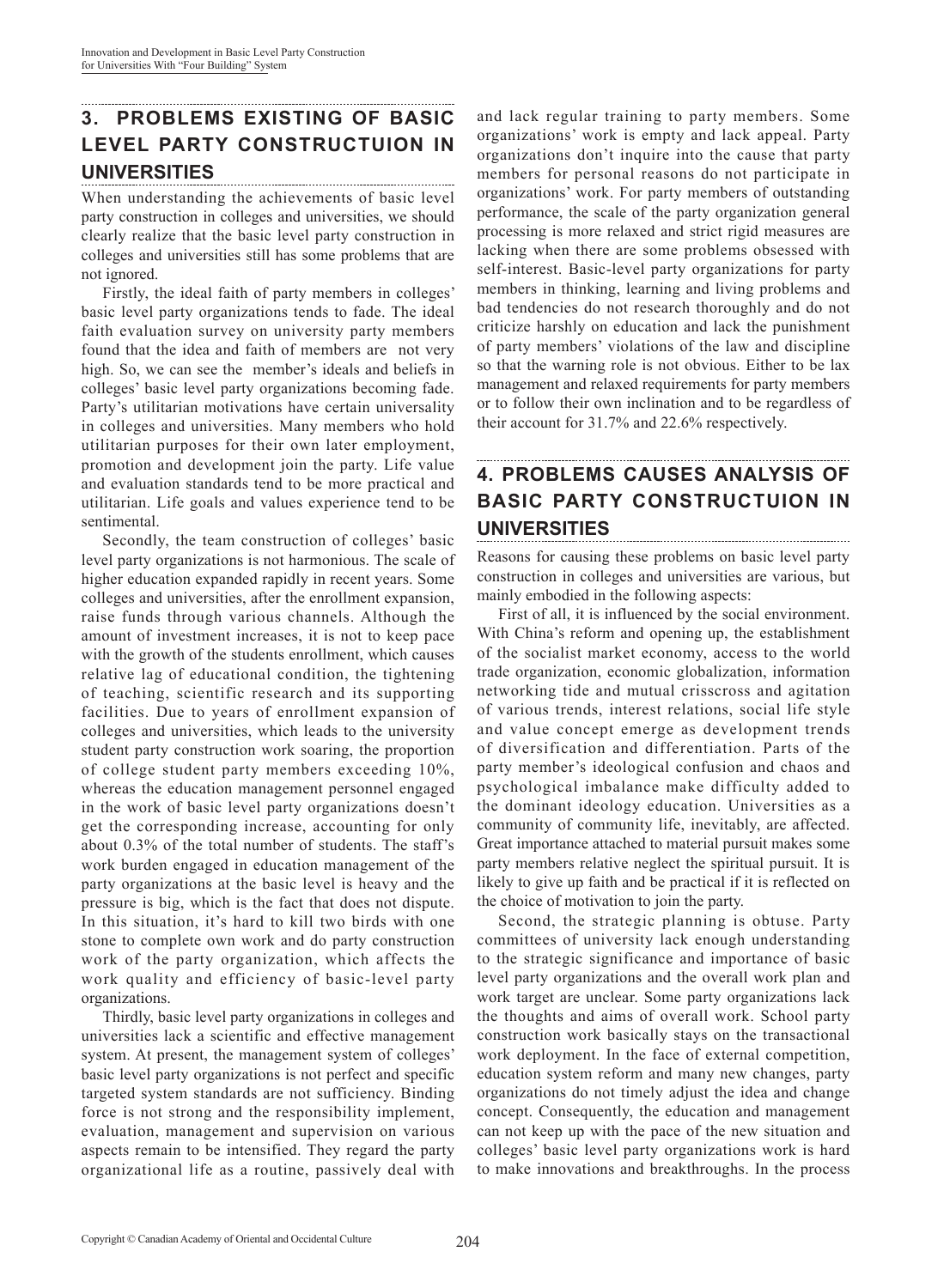of party construction, insufficient attention is paid to construction of basic level party organizations. Work strength and guidance are inadequate. Also the guidance and the effect of supervision on basic level organization activities are lacking.

Finally, the incentive mechanism is not perfect. Because of the lack of reasonable and effective assessment and incentive system, the interests of main subjects do not get guarantee, and the imbalance of some interest groups increases. In basic party members, the income gap, the gap between rich and poor and the psychological gap lead to the inequality and imbalance increased between party members and between party members and non-party people. Therefore, for a long time, the party members' initiative is not high and the basic level party organization work is weak. The party organization's developing power is not enough and its condense role can't play very well.

# **5. EFFECTIVE MEANS OF INNOVATING BASIC PARTY CONSTRUCTUION IN UNIVERSITIES**

### **5.1 Building the Right Strategic Concept and Values**

Party committees of colleges and universities should lay emphases on the basic level party construction work, clear its basic, subjective and functional position, make global strategic design and planning for its development goals and work plans and guide the basic level party organization to open up work in the right direction. To strengthen the ideological and political education in colleges and universities by theoretical study and broadening vision makes the broad masses of party members and non-party people comrades set up the correct outlook on life and values. To strengthen the education training of basic level party organizations and party affair workers and to intensify their understanding of the connotation of basic level party organizations function in the new period makes them conscientiously regard the scientific concept of development as guidance. Strengthening the party's construction in universities makes colleges' basic level party organizations really surround "developing party construction, promoting the development of the party", which can form a mutual penetration and mutual promoting situation of party construction and ideological education work. We must enhance the responsibility consciousness, firmly establish the party construction "masters" consciousness of head of the party organizations at the basic level, increasingly implement the responsibility system and strengthen the basic level party organization's affinity and charisma in order to promote the cultivation of talents with solid party construction work.

## **5.2 Building Long-Term Education Training Mode of Party Members**

Building patterns of long-term theory and practical study, shaping training mode of cultivation, inspection and continuing education, and strengthening of cultivation of succeeding education of party members render party members keeping pace with times and constantly updating ideas, which change the education and training that are only emphasized before joining the party in the past. As shown in Figure 1, the education and training of party members are strengthened in different growth stage of development. With the constant growth, correspondingly, the content of the training education should also be more in-depth.





With the beginning from the masses, great importance is attached to the training of motivations of the party and political quality by combining the situation and policy lesson and the education contents of party constitution and party history. Giving them a kind of advanced idea and the motivation for the process, we should strictly carry out learning system and reasonably arrange learning contents and organize student party members to study in theories and communicate. Through the arrangement of political theory books that must be read, we should urge the members draw their spare time for self-study and require them to write the learning on a regular basis. Thus, we use the party school position of party members to carry on the training in turn, open the party activists training and strengthen the party constitution of party spirit to deeply understand and grasp. According to the basic requirements of strengthening the party members' consciousness and improving self-cultivation, we should start a probationary party member training, adhere to the theory with practice, learn in order to practice and closely combine with the reality of students' thoughts. Education training mainly focuses on strengthening the party discipline, inheriting party's fine tradition and style and strengthening the party spirit exercise. For a formal party member to set up training course, we should further guide and organize all party members to strengthen the party spirit exercise, constantly widen our view and emancipate the mind, strengthen the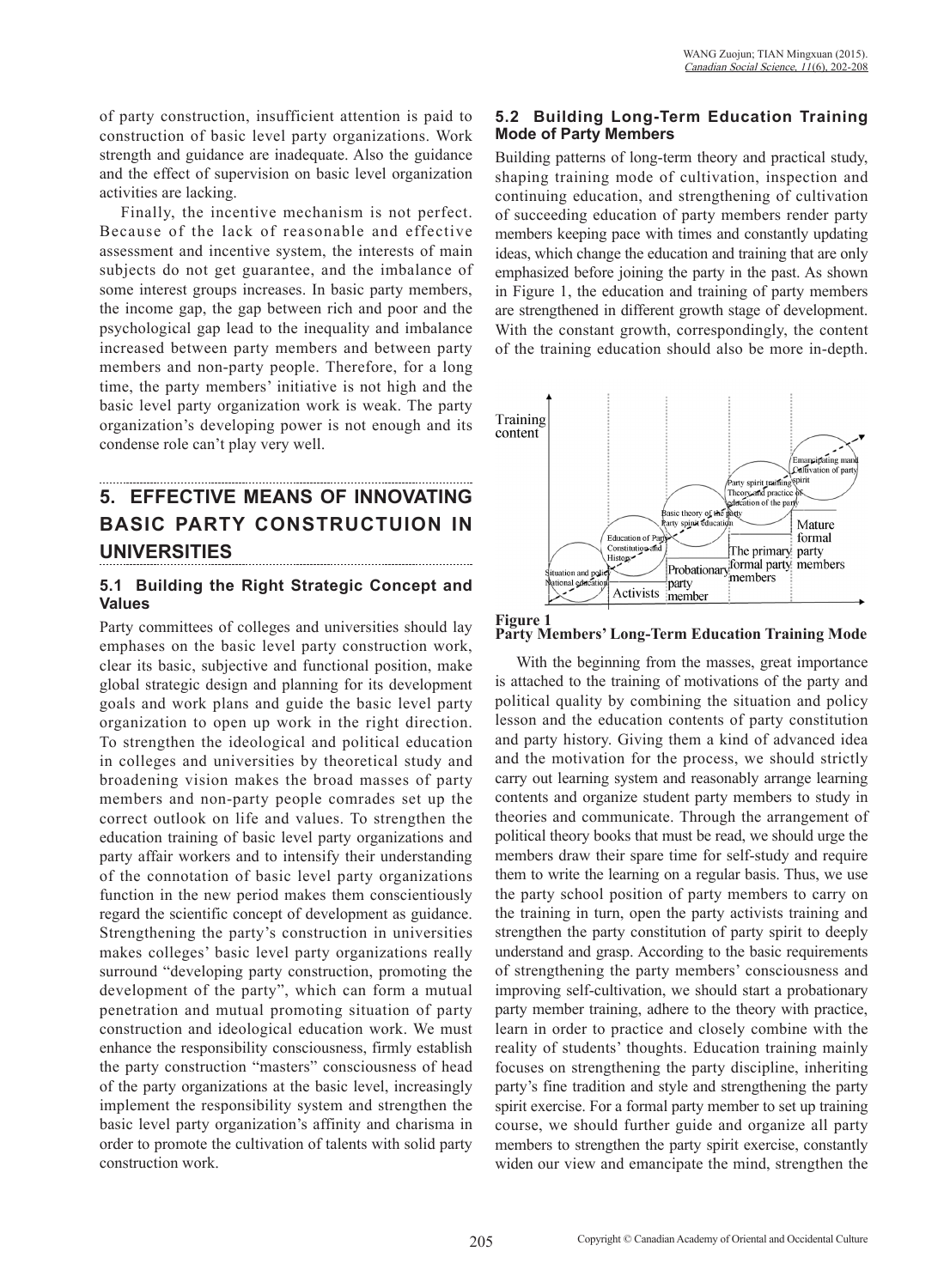consciousness of party members, enhance the cultivation of party spirit, improve the quality of party members team and provide a strong ideological guarantee and organization guarantee.

### **5.3 Building Scientific Performance Evaluation Model**

Practice has been proved that simply paying attention to process and not paying attention to the results of management mechanism will ultimately lead to formalism. The effective management is a management mechanism that pays attention to not only process but also the results. Evaluation of colleges' basic party construction is an important means to measure weather the overall of party construction is successful or not. Only by scientific and reasonable evaluation model can we make the basic level party construction work efficiently and continuously carry out, which improves the enthusiasm and initiative of party members to participate in and enhances the effectiveness of basic level party construction management activities to achieve the development goal of the party organizations at the basic level.

The evaluation of colleges' basic level party construction not only check the extent of the party members for playing a vanguard role and the main performance, but also check the management style of party organizations at the basic level to party members, and the innovative ability to execute the party's policies as well. In general, for the organization's performance evaluation, the general way is to use the balanced scorecard, namely through the perspectives of customers, internal process, learning and development and finance to appraise organizations' performance.

This way assesses the performance of the organizations and personal development of organization employees and the ability to improve. This way can also be the reference of the evaluation of basic level organization for Communist Party, which can assess performance of the operation management of the basic level party organization and party members' personal growth and development from the perspectives of teachers and students, finance, internal process, learning and development of the party organizations.

As shown in Figure 2, the specific evaluation contains: (a) the perspective index between teachers and students, including satisfaction of the masses for the work of basic level party organization, satisfaction and sense of belonging of party members for the organization's management and the relationship between teachers and students etc. This requires that party organizations have a good vision in the formulation of the goal. (b) the internal process perspective index includes the performance indicators of the basic level party organization internal management aspects such as political learning and the practicing situation in learning process, major issues to study and discuss reporting system, student party branch democratic decision-making and democratic supervision and the management way and management capacity of the party organization for party members, and the ability to implement the party's policies, etc.. (c) the learning and growth index, namely through the training and education of party members, improves the ability development of party organizations at the basic level and the party members' growth. (e) financial perspective index, is mainly to raise, use and manage funds for basic level party organizations.



**Figure 2 Universities Evaluation Model of Basic Party Construction Work**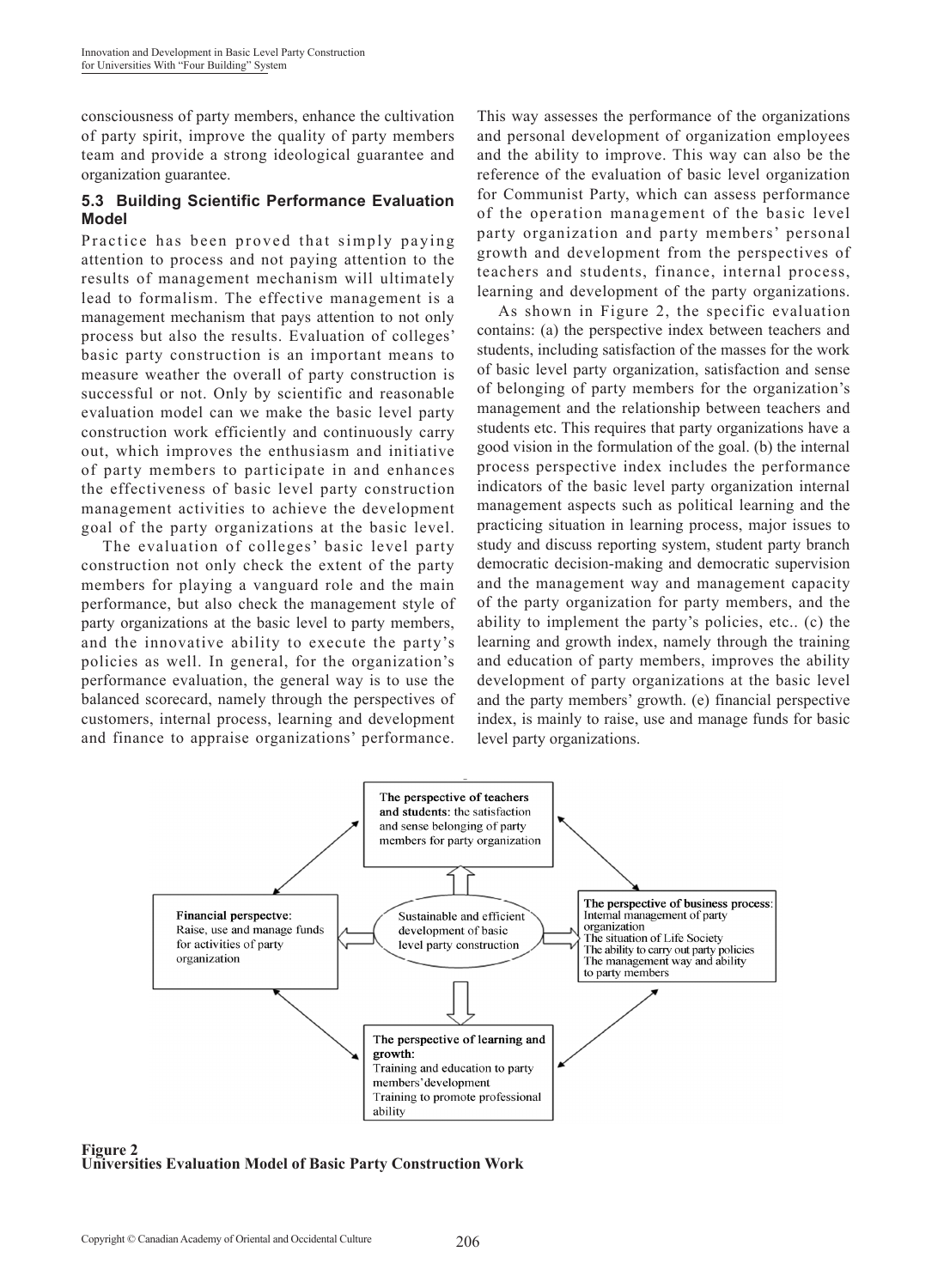#### **5.4 Building an Open and Clear Communication Platform**

The first step is to improve the response platform of the party organization. Learning of party organization would be an excellent platform to directly realize the interaction of the upper and lower. The basic level party organization should take, according to the characteristics of the different main body, rich and colorful organization forms to speak out, express a preference barrier-free, and build the contact system between basic level party organizations and party members of college students and should choose party members with a strong sense of responsibility as the people contacts, set up a volunteer team of party members, broaden communication channels, often communicate with non-party people, take care about the thought tendency and the study life of the masses, help the party organizations at the basic level timely understand the real thinking of the party members and non-party people, and realize communication response through a detailed and targeted work.

The second is to establish open communication platform. Its advantage is that party members can equally interact with the party organizations at all levels through this platform, directly or indirectly. For example, the use of network technology builds a communication platform. Different main bodies can communicate daily through the party platform, micro- blog, mobile news, MSN, BBS, E-mail, etc. At the same time, party organizations at the basic level can also promote their work idea and action guide through this platform, make the broad masses of party members fully understand and master the work of party organization intention and the latest dynamic and strengthen sense of belonging of the party members and non-party people to make them more widely freely express own wishes.

According to the innovation idea of "four building", based on the perspective of strategic management, the architecture of the basic level party construction in colleges and universities of innovation and development of "1+4" strategic framework is shown in figure 3. Building correct strategic concept and values is the direction and the safeguard to guarantee the innovation and development of basic level party construction, belonging to the strategy design. Building party members' long-term educational training mode is the basic way and important link to guarantee the innovation and development of basic level party construction, belonging to the strategy implementation. Building a scientific performance evaluation model is the dynamic mechanism to promote the innovation and development of basic level party construction, belonging to the strategy evaluation. Building an open communication platform is the support and ground to promote the innovation and development of basic level party construction, belonging to the strategy feedback. The elements of "four building" system framework are indispensable, constitute the four basic flows of strategic management and jointly accelerate the innovation and development of basic level party construction in colleges and universities.



Strategy design

Strategy implementation

### **Figure 3**

**"1+4" Strategic Framework of Innovating Basic Party Construction**

## **CONCLUSION**

The innovation and development of basic level party construction in colleges and universities can effectively provide the organizational guarantee for basic level party organizations to promote education system reform

and to realize the scientific development. Meanwhile, it is important platform to train socialist successors with Chinese characteristics. Basic level party construction in colleges and universities is the foundation of each work smoothly going in colleges and the important measure of building a harmonious campus. It is not achieved